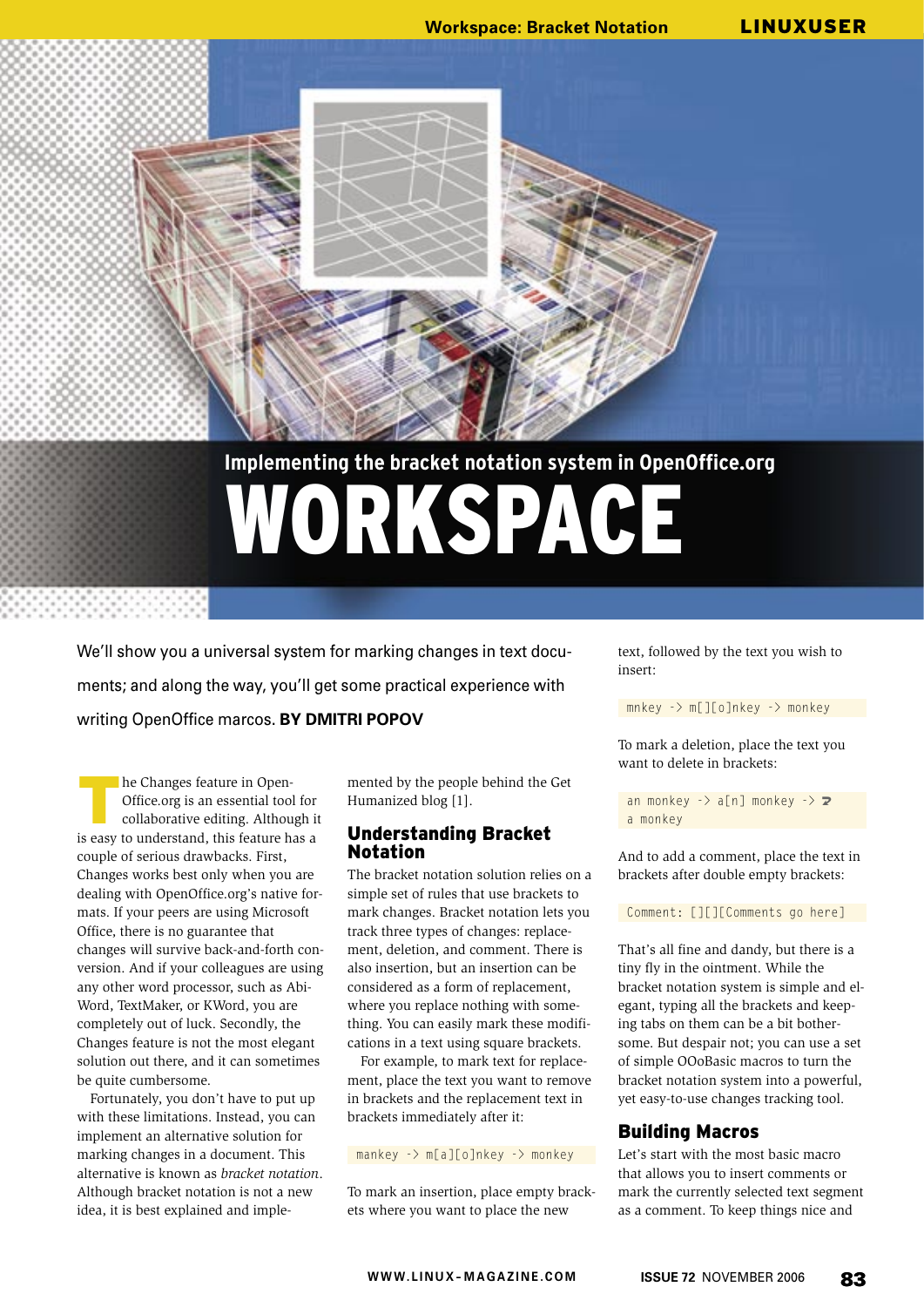

**Figure 1: Creating a separate module for the bracket notation macros.**

tidy, start by creating a separate module for the bracket notation-related macros. In OpenOffice.org Writer, choose *Tools | Macros | Organize Macros | OpenOffice. org Basic* and press the *Organizer* button. In the *Organizer* window, select the *My Macros | Standard* folder and press the *New* button. Give the new module a name (for example, *BracketNotation*), press *OK*, and then *Edit*. This opens the OOoBasic IDE, where you write macros.

The first thing you have to do in the *Comment* macro is define three variables as objects: *oDoc*, *oText*, and *oCursor*:

Sub Comment()

Dim oDoc As Object,  $\triangleright$ 

```
oText As Object
Dim oCursor As Object
```
Next, you should specify what these objects are:

```
oDoc=ThisComponent
oText=oDoc.Text
oCursor=oDoc.CurrentController.U
getViewCursor`
```
This code defines *oDoc* as the active document, *oText* as the text in the document, and *oCursor* as the currently selected text. After you have completed this definition, the next step is to convert the selected text into a comment:

| Ε<br>Ny Mangara tanàna manandritry ny kaodim-paositra 6143 |                                                                                                                         |                                                 |              |   |  |
|------------------------------------------------------------|-------------------------------------------------------------------------------------------------------------------------|-------------------------------------------------|--------------|---|--|
| the tile time tools trades task-                           |                                                                                                                         |                                                 |              |   |  |
|                                                            | $\boxdot$ - $\ominus$ $\Box$ $\ominus$ x $\oplus$ $\boxdot$ 4 $\circ$ $\bullet$ $\ominus$ $\Box$ $\circ$ $\odot$ $\Box$ |                                                 |              |   |  |
|                                                            |                                                                                                                         | Persona Dishyddiardant 工曲行业 T & 作业名叫 H W · 20回。 |              |   |  |
|                                                            |                                                                                                                         |                                                 |              |   |  |
| 268 PERLATA EX                                             | lem'sfore An Ongood, "close An Depost                                                                                   |                                                 |              |   |  |
| him editorates Am Gallerin<br>directly indicates and a     |                                                                                                                         |                                                 |              |   |  |
| PasterSun, feet.                                           |                                                                                                                         |                                                 |              |   |  |
|                                                            | (Our instruction), Danmark Reprint (11 air, god 7), and houses<br>light@spaffices the presential?                       |                                                 |              |   |  |
| That LET's Line *Charles (Line*                            |                                                                                                                         |                                                 |              |   |  |
|                                                            | handbataroadaputhoa (Temetha), huncer(tia) .<br>changed Hattage "1" a channot Hattag a "11" a figuritation a "1"        |                                                 |              |   |  |
|                                                            | constants pillear University (4, 234, 13                                                                                |                                                 |              |   |  |
| Died. Rock.                                                |                                                                                                                         |                                                 |              |   |  |
| THE FREEFIELD                                              |                                                                                                                         |                                                 |              |   |  |
| his educated An Impect                                     | lim plan da Univer, vivat da Ghinet                                                                                     |                                                 |              |   |  |
| discontra Latinagement &                                   |                                                                                                                         |                                                 |              |   |  |
| (Toutschild); Teat.                                        | Contrettat Renaux Territorium (pri Tian Territorium                                                                     |                                                 |              |   |  |
|                                                            | claimer Miling2"1" & claimer Miling & "1"                                                                               |                                                 |              |   |  |
| Four Rock                                                  | (Call and Litham Chill of wRID) [EII], B., 13                                                                           |                                                 |              |   |  |
| <b>NEL CORRENTEES</b>                                      |                                                                                                                         |                                                 |              |   |  |
| Watch/                                                     |                                                                                                                         |                                                 | cule         |   |  |
| <b>CALIFOR</b>                                             | <b>Value</b>                                                                                                            | 17.04                                           |              |   |  |
|                                                            |                                                                                                                         |                                                 |              |   |  |
|                                                            |                                                                                                                         |                                                 |              |   |  |
|                                                            | <b><i>Chrackelled allength mining a</i></b>                                                                             | 引き                                              |              | m |  |
|                                                            | Hy Hacros & Dialoga Standard BracketRotation                                                                            | $+$ Lal.Call                                    | <b>INSET</b> |   |  |

**Figure 2: Working with macros in the OpenOffice.org Basic IDE.**

# Listing 1: Comment macro

- 01 Sub Comment()
- 02 Dim oDoc As Object, oText As Object
- 03 Dim oCursor As Object
- 04 oDoc=ThisComponent
- 05 oText=oDoc.Text
- 06 oCursor=oDoc. CurrentController. getViewCursor
- 07 oCursor.String="[][][" & oCursor.String & "]"
- 08 oCursor. CharColor=RGB(0,0,250)
- 09 End Sub

#### oCursor.String=U "[][][" & oCursor.String & "]"

Finally, to make the comment easier to locate, you can change its color to blue:

oCursor.CharColor=U RGB(0,0,250)

The complete Comment macro is shown in Listing 1.

The clever part is that if nothing is selected, the macro simply inserts the comment bracket, and you can add the text later on.

Now that you know the basics, you can easily create a macro that marks the delete operation. This macro is almost identical to the Comment code, with a

#### Listing 2: Deletion macro

- 01 Sub Remove()
- 02 Dim oDoc As Object, oText As Object
- 03 Dim oCursor As Object
- 04 oDoc=ThisComponent
- 05 oText=oDoc.Text
- 06 oCursor=oDoc. CurrentController. getViewCursor
- 07 oCursor.String="[" & oCursor.String & "]"
- 08 oCursor. CharColor=RGB(250,0,0)
- 09 End Sub